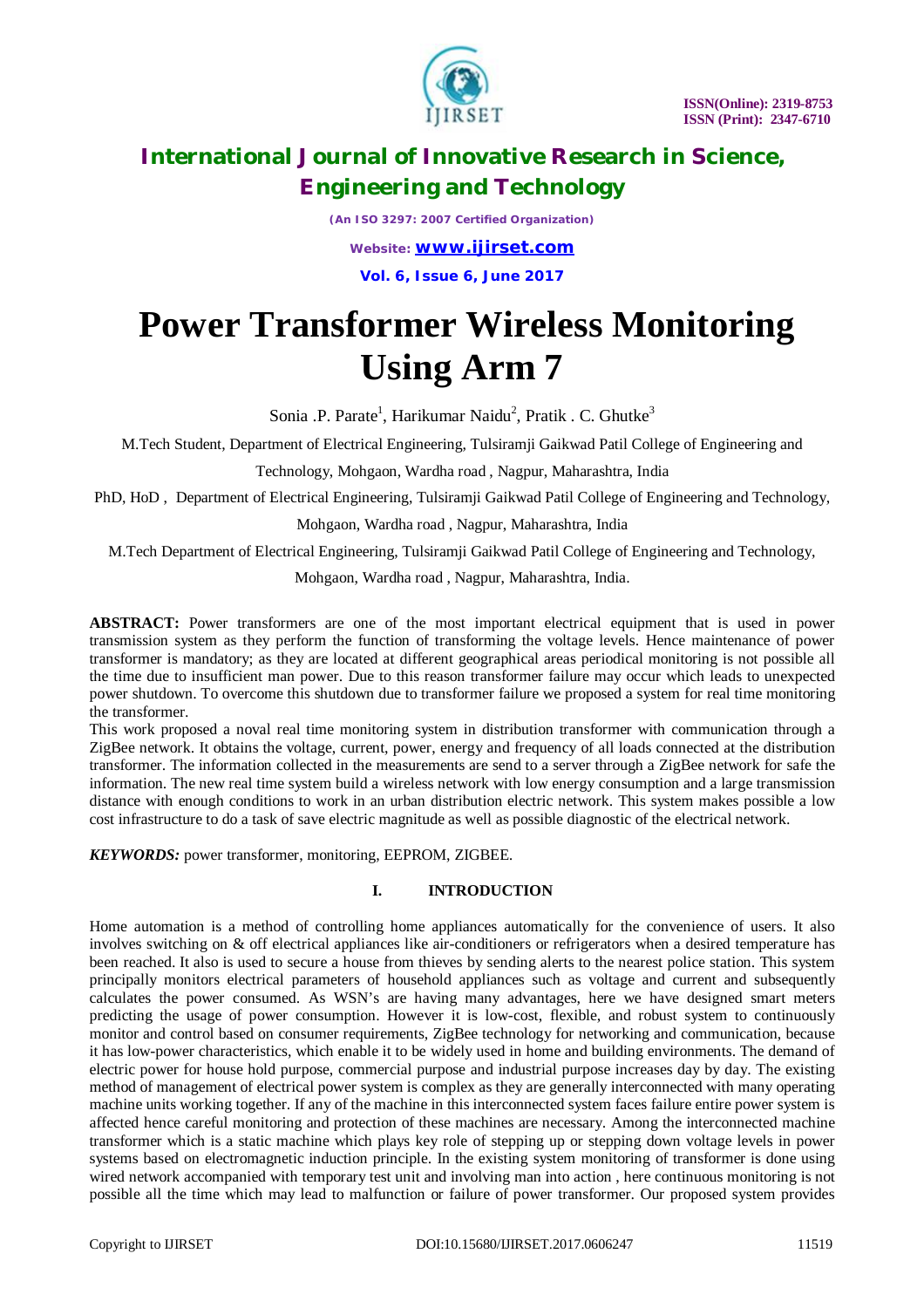

*(An ISO 3297: 2007 Certified Organization)*

### *Website: [www.ijirset.com](http://www.ijirset.com)*

**Vol. 6, Issue 6, June 2017**

effective monitoring and protection of power transformer by measuring operating voltage without involving human intervention.

## **II. METHODOLOGY**

The proposed methodology is based on Robust technology meets safety reliability and fastest in operation. It consists of a sensing system, signal conditioning Electronic circuit, controller. It is installed at the transformer site and the finding parameters recorded using the analog to digital converter of the embedded system. The acquired parameters are processed and recorded in the system memory. System will help the system to run under reliable condition and identify problems before any failure. For above result we are using a small step down transformer of 12 V, 1 Amps rating and small bulb are connected as a load. In this project we are using CT transformer for measuring load current. Energy meter is interfacing to loads to provide energy consumption. Along with this, a display is connected in the input port of the microcontroller value then the transformer will automatically shut down and in this way transformer life will be increased. We also designed Two-way communication here by which we can ask system about given parameter value just by sending Wireless Data to it so that we can have watch over transformer .For this it is not necessary for the operator to sit in the system premises which was the case at conventional system.



Fig 2: Control section

#### **III. SYSTEM HARDWARE FEATURES**

### **OPTO COUPLERS:**

There are many situations where signals and data need to be transferred from one system to another within a piece of electronics equipment, or from one piece of equipment to another, without making a direct electrical connection. Often this is because the source and destination are (or may be at times) at very different voltage levels, like a microcontroller which is operating from 5V DC but being used to control a triac which is switching 230V AC. In such situations the link between the two must be an isolated one, to protect the microprocessor from over voltage damage. Relays can of course provide this kind of isolation, but even small relays tend to be fairly bulky compared with ICs and many of today's other miniature circuit components. Because they are electro-mechanical, relays are also not as reliable ó and only capable of relatively low speed operation. Where small size, higher speed and greater reliability are important, a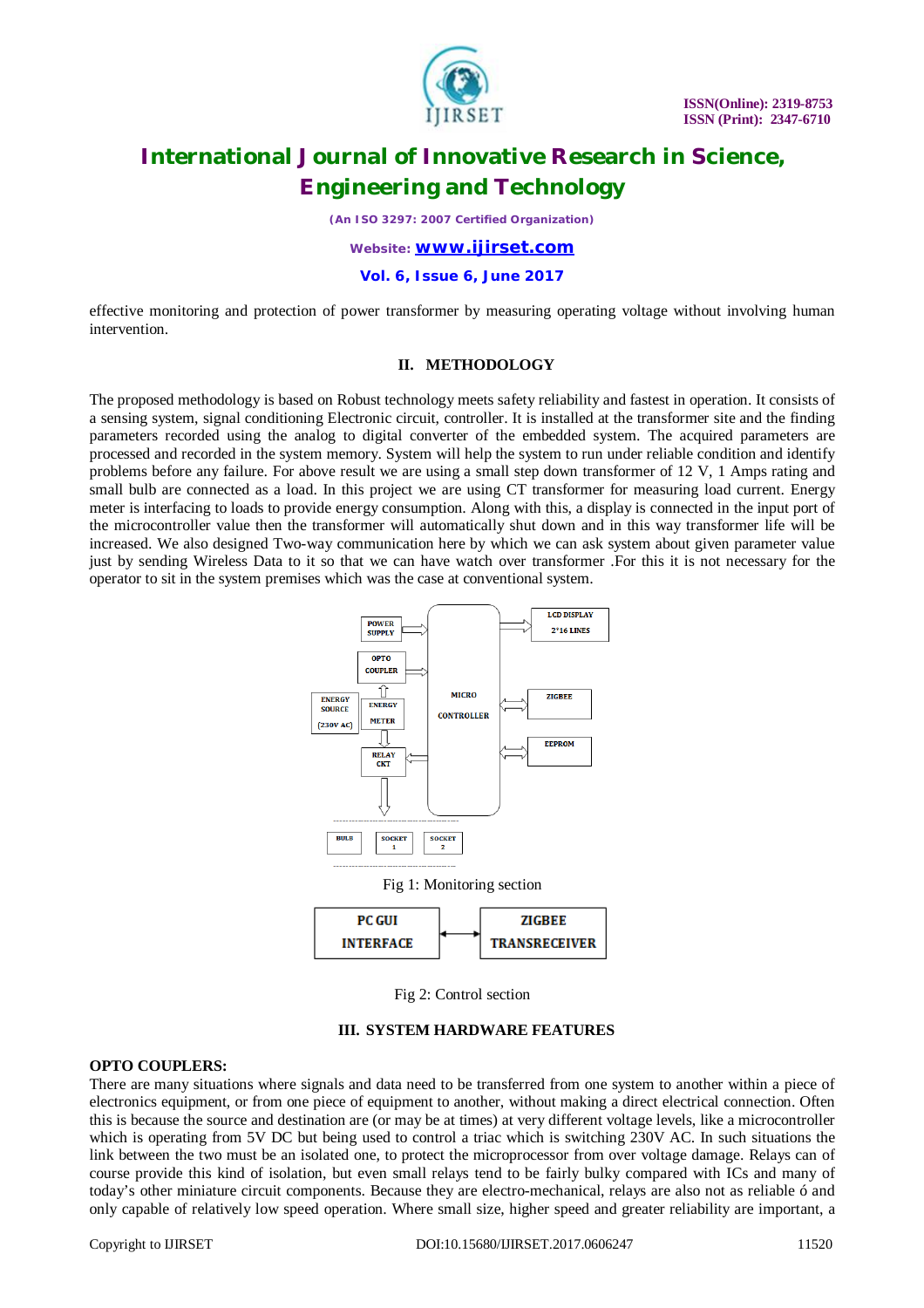

*(An ISO 3297: 2007 Certified Organization)*

### *Website: [www.ijirset.com](http://www.ijirset.com)*

**Vol. 6, Issue 6, June 2017**

much better alternative is to use an Optocoupler. These use a beam of light to transmit the signals or data across an electrical barrier, and achieve excellent isolation.



Fig 3: Optocoupler structure

### **ENERGY METER**

An electricity meter or energy meter is a device that measures the amount of electric energy consumed by a residence, business, or an electrically powered device. Electricity meters are typically calibrated in billing units, the most common one being the kilowatt hour. Periodic readings of electric meters establish billing cycles and energy used during a cycle. In settings when energy savings during certain periods are desired, meters may measure demand, the maximum use of power in some interval. In some areas the electric rates are higher during certain times of day, reflecting the higher cost of power resources during peak demand time periods. Also, in some areas meters have relays to turn off nonessential equipment

#### **ZIGBEE:**

Zigbee modules feature a UART interface, which allows any microcontroller or microprocessor to immediately use the services of the Zigbee protocol. All a Zigbee hardware designer has to do in this case is ensure that the host's serial port logic levels are compatible with the XBee's 2.8- to 3.4-V logic levels. The logic level conversion can be performed using either a standard RS-232 IC or logic level translators such as the 74LVTH125 when the host is directly connected to the XBee UART. The X- Bee RF Modules interface to a host device through a logic-level asynchronous Serial port. Through its serial port, the module can communicate with any logic and voltage Compatible UART; or through a level translator to any serial device.

Data is presented to the X-Bee module through its DIN pin, and it must be in the asynchronous serial format, which consists of a start bit, 8 data bits, and a stop bit. Because the input data goes directly into the input of a UART within the X-Bee module, no bit inversions are necessary within the asynchronous serial data stream. All of the required timing and parity checking is automatically taken care of by the X-Bee's UART.



Fig 4: ZIGBEE pin diagram

#### **IV. CONCLUSION**

The designed system is easy to implement and very customizable according to needs. It provides very effective techniques of using our renewable energy resources which would otherwise have been underutilized. Finally it gives a very effective method for implementing green energy concept on a larger scale .The integration of Web of Things with existing power grid architecture will provide us numerous opportunities for improvements in our energy saving